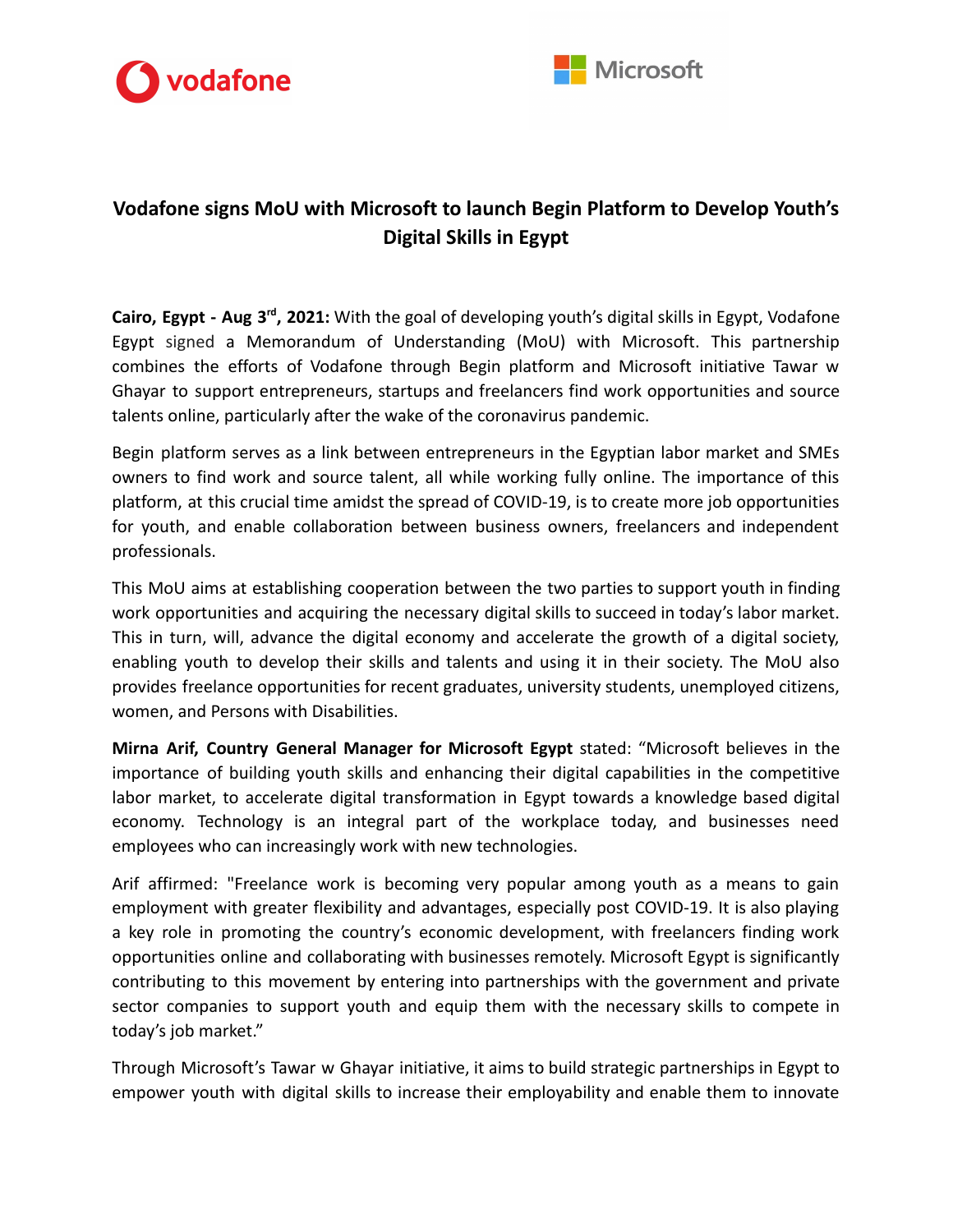

## vodafone

and create using technology. Microsoft launched the  $T_{\text{max}}$  w Grange in 2013 in cooperation with the Ministry of Communications and the Ministry of Youth and Sports, to provide a comprehensive program, including training, capacity building and employment opportunities, to fill the gap between the needs of the labor market and youth skills.

**Mohamed Abdallah, CEO of Vodafone Egypt stated:** "Vodafone Egypt is keen on providing job opportunities for youth and SMEs. We believe that they are the cornerstone of economic growth and the main driver behind promoting digital transformation in Egypt. We, therefore launched Begin platform to support youth who represent more than 3,000 freelancers on the platform, and to further develop their digital skills and create unique work opportunities for them. In order to encourage and support startups and young business owners, Vodafone offers 50% discount on Begin for the first project posted on the platform."

He added, "We are always looking for new partnerships and collaborations to develop and support Egypt's digital transformation and achieve its 2030 vision of building a digital Egypt. Microsoft will also promote Begin among its graduates and teacher-training courses to support freelancers find work opportunities. Microsoft is also presenting Vodafone and Begin as one of the strategic partners in its online e-learning platform Tawar w Ghayar*,* which aims to train youth in digital and freelance skills."

Moreover, Vodafone Egypt is collaborating with Microsoft to market Begin platform as an essential element of the Microsoft initiative for freelance work. It is also involved in all the marketing materials, media coverage, promotional activities and granting Microsoft Community certificates after completing the freelance work contract with Vodafone. These certificates of completion will help freelancers find work with SMEs and start-ups, in addition to providing Vodafone with the necessary reports on the individuals who prepared the courses, the number of courses attended, and the number of graduates.

**For more information (Press only):** Nada Aref, The Ginger Firm E: [pr@thegingerfirm.com](mailto:pr@thegingerfirm.com) M: +2 01015445186